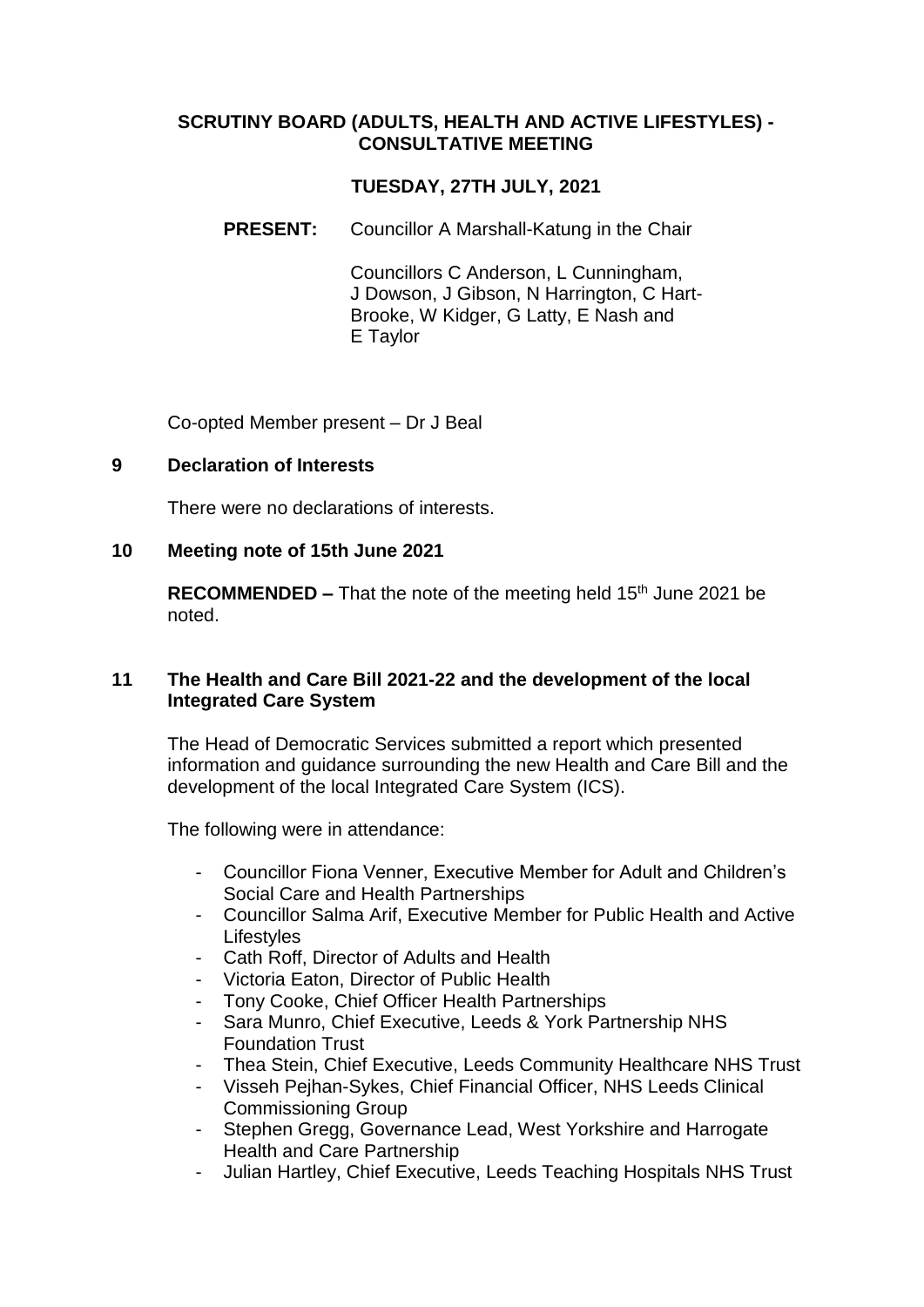In introducing the agenda item, the Chair advised of the ongoing work also being undertaken by the West Yorkshire Joint Health Overview and Scrutiny Committee (JHOSC) in liaising with the West Yorkshire and Harrogate Health and Care Partnership to consider the implications of the legislative proposals for West Yorkshire, including a focus on the potential future role of scrutiny as part of the new ICS. It was noted that the Joint Committee met recently on 20th July to consider this matter further and that the Board would be kept updated on the work of the Joint Committee.

The Executive Member for Adult and Children's Social Care and Health Partnerships gave a brief introduction to the report and particularly acknowledged the concerns raised by Leeds residents around aspects of the Bill. The Executive Member assured Members that Scrutiny, as well as leaders across the health and care system in Leeds, will have a key role in the development of the ICS and the implications of the Bill moving forward. The Executive Member for Public Health and Active Lifestyles also added to this and particularly emphasised the important role of local authorities throughout the development process in terms of ensuring that local voices are being heard.

The Director of Adults and Health then delivered a PowerPoint presentation which summarised the existing approach to integrating services, including reference to the 5 Year Plan and the 10 Big Ambitions, and the implications of the Health and Care Bill 2021-22 in terms of building on existing arrangements to develop the new ICS.

Members discussed a number of matters, including:

- *The wider health and care system.* Members recognised the wider approach necessary to tackle heath inequalities and expressed concern that the Bill does not acknowledge the role of social care working, or the role of public health services, for balanced representation within the ICS.
- *Patient voice.* Members noted the importance of incorporating patient voice into the structure of the ICS, including organisations such as HealthWatch, and ensuring that work of patient voice organisations are adequately funded at both local and regional levels.
- *Place-based plans.* Members sought clarity on the development of future plans for the place-based approach. Members also emphasised the importance of ensuring that local and region plans are mutually supportive. Linked to this, it was highlighted that local plans would need to be submitted to the ICS for approval.
- *Hospital discharge and social care assessments.* In discussing the implications of the Bill, particular reference was made to the proposal to revoke the requirement for social care needs assessments to be carried out prior to a person's discharge from hospital. While further guidance on hospital discharge is expected to set out the requirements of health and social care partners during the discharge process,